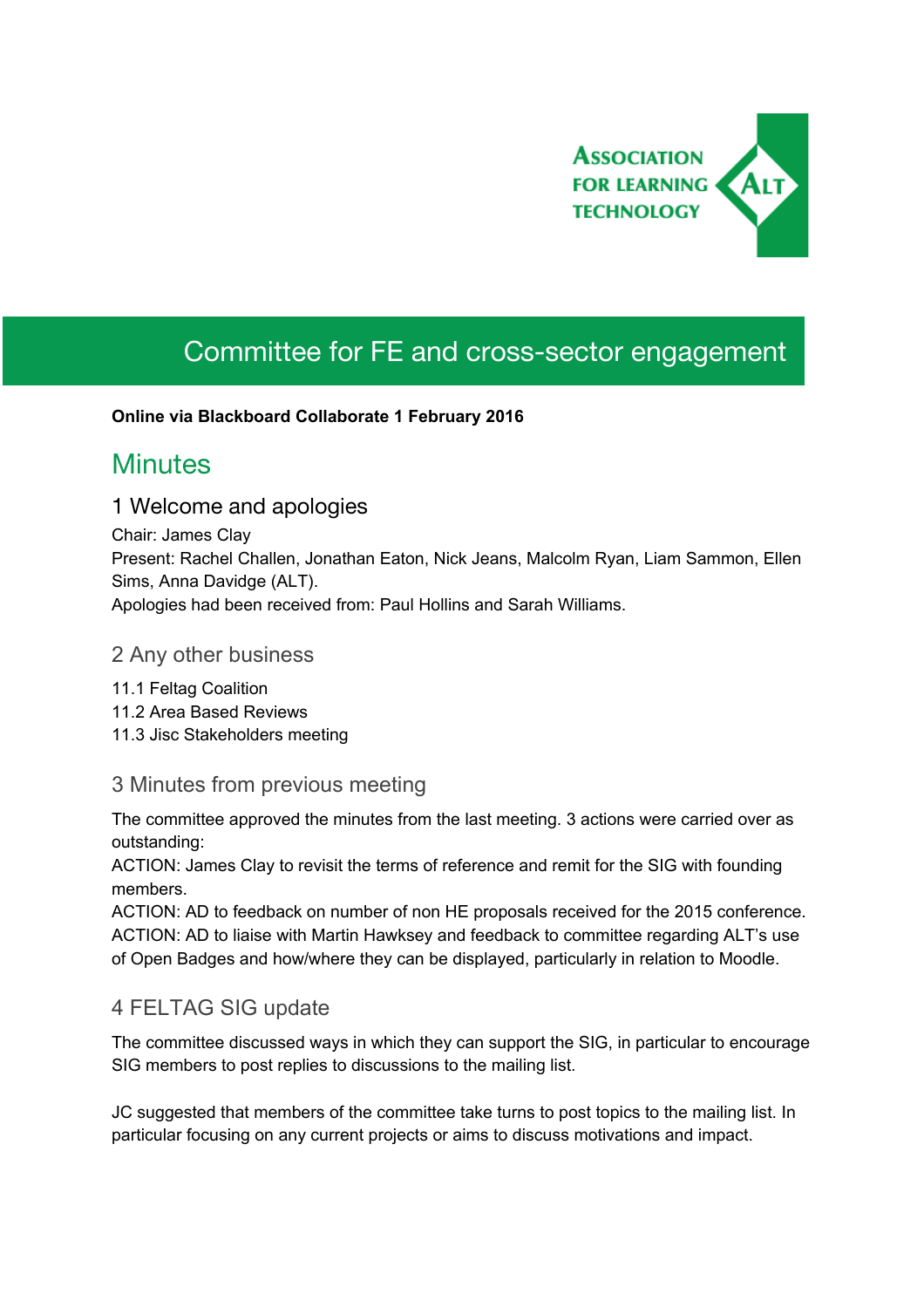ACTION: JC to coordinate volunteers from the committee to list some discussion points or practical ideas to post to the mailing list.

## 5 ALT Response to BIS enquiry

The committee noted ALT's response to the enquiry and the mention of the FELTAG SIG at the select committee hearing, at which Maren Deepwell was invited to give evidence.

The committee thanked Maren Deepwell for her hard work on the response and at the select committee hearing.

6 Events and conference report

6.1 The committee reviewed the events and conference report, noting in particular the participation of FE and other sector colleagues in the ALT Online Winter Conference. ACTION: Anna Davidge to feedback on FE sector attendance at the event

James Clay encouraged committee members to take advantage of any future iterations of the event to showcase work in the FE sector.

6.2 The committee is asked to promote the upcoming OER16 Conference via their channels and to encourage FE and skills sector colleagues to attend.

6.3 Rachel Challen discussed the on going Futurelearn Blending Learning Courses and pointed the committee toward to further information at https://www.futurelearn.com/courses/blended-learning-getting-started

Committee members were asked to promote the Blended Learning courses via their channels.

6.4 The committee discussed upcoming webinars and James Clay asked for the committee to get in touch with Anna Davidge if they have any ideas for future FE, Skills or other sector webinars.

## 7 Communications Report

The committee discussed and reviewed the report commenting on the success of the first ALT Online Winter Conference in generating online participation across locations and sectors.

8 Confidential item: Individual updates from members

## 9 Reflection from BETT 2016

The committee noted that unfortunately no members were able to attend BETT this year.